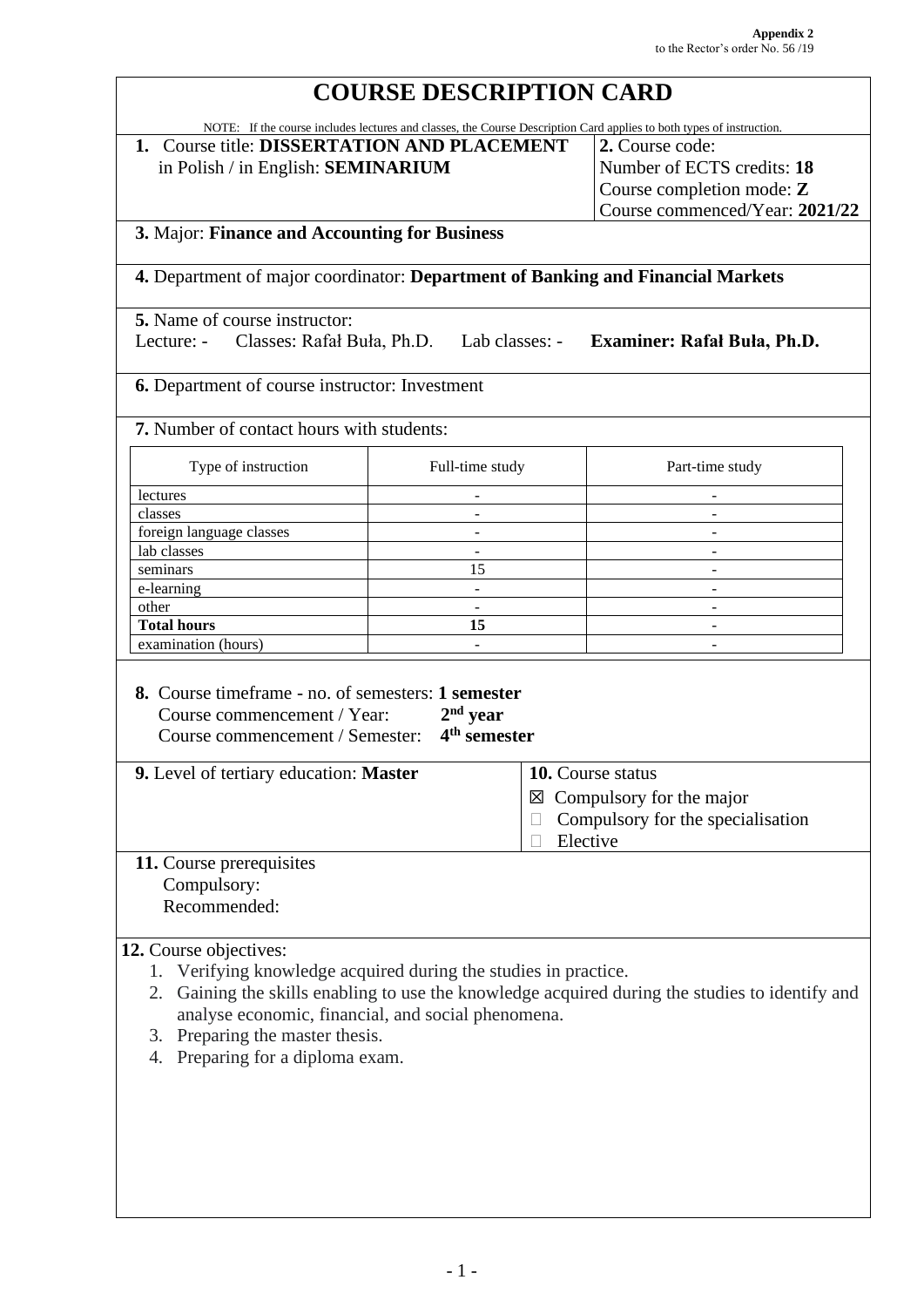### **13.** Teaching and learning methods:

| No. | Teaching methods | Description                                                                                                                                                                                                                                                                                                                              | Number of hours |                 |
|-----|------------------|------------------------------------------------------------------------------------------------------------------------------------------------------------------------------------------------------------------------------------------------------------------------------------------------------------------------------------------|-----------------|-----------------|
|     |                  |                                                                                                                                                                                                                                                                                                                                          | Full-time study | Part-time study |
| 1.  | Discussion       | Consulting the master thesis, including writing,<br>literature review, chapters, language and style.<br>Presenting the practical results of student's<br>placement.                                                                                                                                                                      |                 |                 |
| 2.  | Debate           | During the seminar or preparing the master<br>thesis, a student conducts the debate on her/his<br>master thesis, which includes the scientific<br>problem, topic selection, thesis' objectives,<br>research hypothesis, etc. The supervisor decides<br>when (in which semester) debates are<br>conducted. Each student leads one debate. | 6               |                 |
|     |                  | AS:<br>15                                                                                                                                                                                                                                                                                                                                | AN:             |                 |

#### **A.** Direct student-instructor contact:

#### **B.** Self-study:

| No.   | Learning methods            | Description                         | Number of hours |                 |
|-------|-----------------------------|-------------------------------------|-----------------|-----------------|
|       |                             |                                     | Full-time study | Part-time study |
| 1.    | Lectures' presentations and | Writing a master thesis.            | 130             |                 |
|       | class notes analysis        |                                     |                 |                 |
| 2.    | Individual computer-        | Writing the master thesis.          | 180             |                 |
|       | assisted learning           |                                     |                 |                 |
| 3.    | Placement (field research)  | Tasks managed during the placement. | 120             |                 |
| 4.    | Other                       | Preparing the placement plan and    |                 |                 |
|       |                             | report.                             |                 |                 |
| Total |                             |                                     | <b>BS:</b> 435  | BN:             |

Total  $AS+BS = 450$  Total  $AN+BN =$ Examination  $(E) = 0$  Examination  $(E) = 0$ Total  $AS+BS+E= 450$  Total  $AN+BN+E=$ 

# **14.** Keywords:

#### **15.** Course content:

- 1. Placement 1 month carried out in accordance with the placement plan.
- 2. Consultation issues referring to master thesis writing with the supervisor.

| <b>16.</b> Course learning outcomes as related to the learning outcomes of the major and methods for |  |
|------------------------------------------------------------------------------------------------------|--|
| assessing student attainment                                                                         |  |

| Intended learning<br>outcomes of the<br>major / Symbols | Intended learning outcomes of the course                                                                                                                                                                                                                                                            | Methods for<br>assessing student<br>learning outcomes | Documentation                    |  |
|---------------------------------------------------------|-----------------------------------------------------------------------------------------------------------------------------------------------------------------------------------------------------------------------------------------------------------------------------------------------------|-------------------------------------------------------|----------------------------------|--|
|                                                         | Knowledge                                                                                                                                                                                                                                                                                           |                                                       |                                  |  |
| FAB1_K01#                                               | A student has obtained in-depth knowledge on<br>methods, including mathematical and statistical ones,<br>enabling describing the structure of financial and real<br>spheres, analysing and assessing processes related to<br>these spheres with the usage of IT tools and/or<br>reporting solutions | Master thesis.                                        | Master thesis<br>(file or print) |  |
| FAB1 K04#                                               | A student has obtained in-depth knowledge and<br>understands economic, financial, legal, ethical and<br>social determinants of companies and financial entities'<br>management learnt during the placement.                                                                                         | Placement.                                            | Lecturer's<br>notes.             |  |